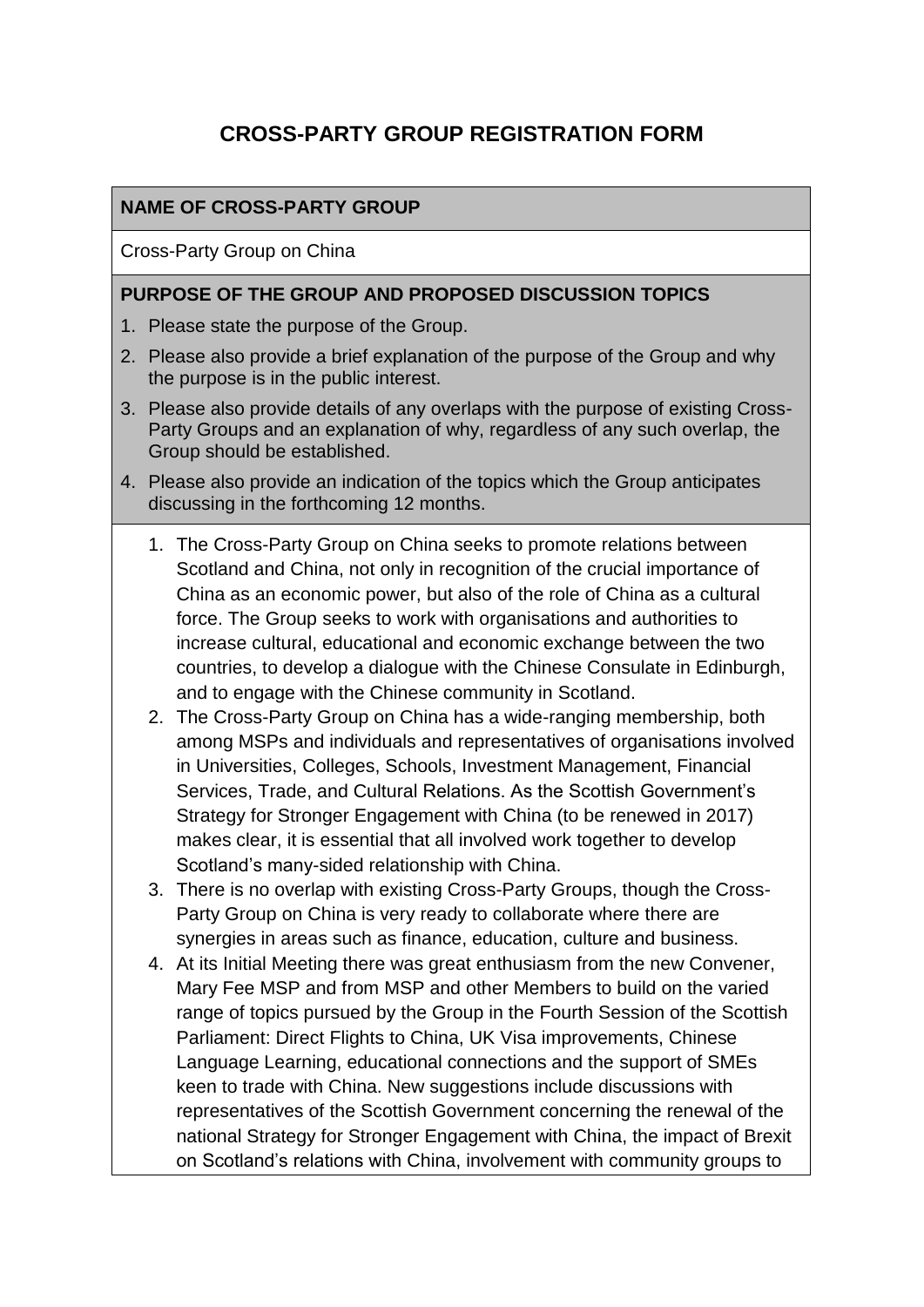discuss the reality of life in Scotland for the Chinese community, the practicality of educational links and exchanges at all levels, business and financial services connections, the promotion of Scottish products and direct and inward investment. There was a strong desire to have a regular Ministerial presence and to inspire global talent in our Universities and Colleges. Members wished to be associated with the British Council's Generation UK: China Network. It was regarded as very important to share and understand and to have positive and constructive discussions on such areas as human rights and the role of trade unions.

## **MSP MEMBERS OF THE GROUP**

Please provide names and party designation of all MSP members of the Group.

Jackie Baillie MSP, Scottish Labour (Dumbarton, West Scotland)

Claudia Beamish MSP, Scottish Labour (South Scotland)

Neil Bibby MSP, Scottish Labour (West Scotland)

Mary Fee MSP, Scottish Labour (West Scotland)

Dean Lockhart MSP, Scottish Conservative and Unionist Party, Mid Scotland and Fife)

Gil Paterson MSP, Scottish National Party (Clydebank and Milngavie, West Scotland)

John Scott MSP, Scottish Conservative and Unionist Party (Ayr, South Scotland)

Colin Smyth MSP, Scottish Labour (South Scotland)

Annie Wells MSP, Scottish Conservative and Unionist Party (Glasgow)

### **NON-MSP MEMBERS OF THE GROUP**

For organisational members please provide only the name of the organisation, it is not necessary to provide the name(s) of individuals who may represent the organisation at meetings of the Group.

| Individuals | Margaret Alcorn    |
|-------------|--------------------|
|             | James Anderson     |
|             | Lloyd Anderson     |
|             | <b>Wang Anjing</b> |
|             | Nigel Archdale     |
|             | Alex Avramenko     |
|             | <b>Eric Balish</b> |
|             | <b>Martin Bell</b> |
|             |                    |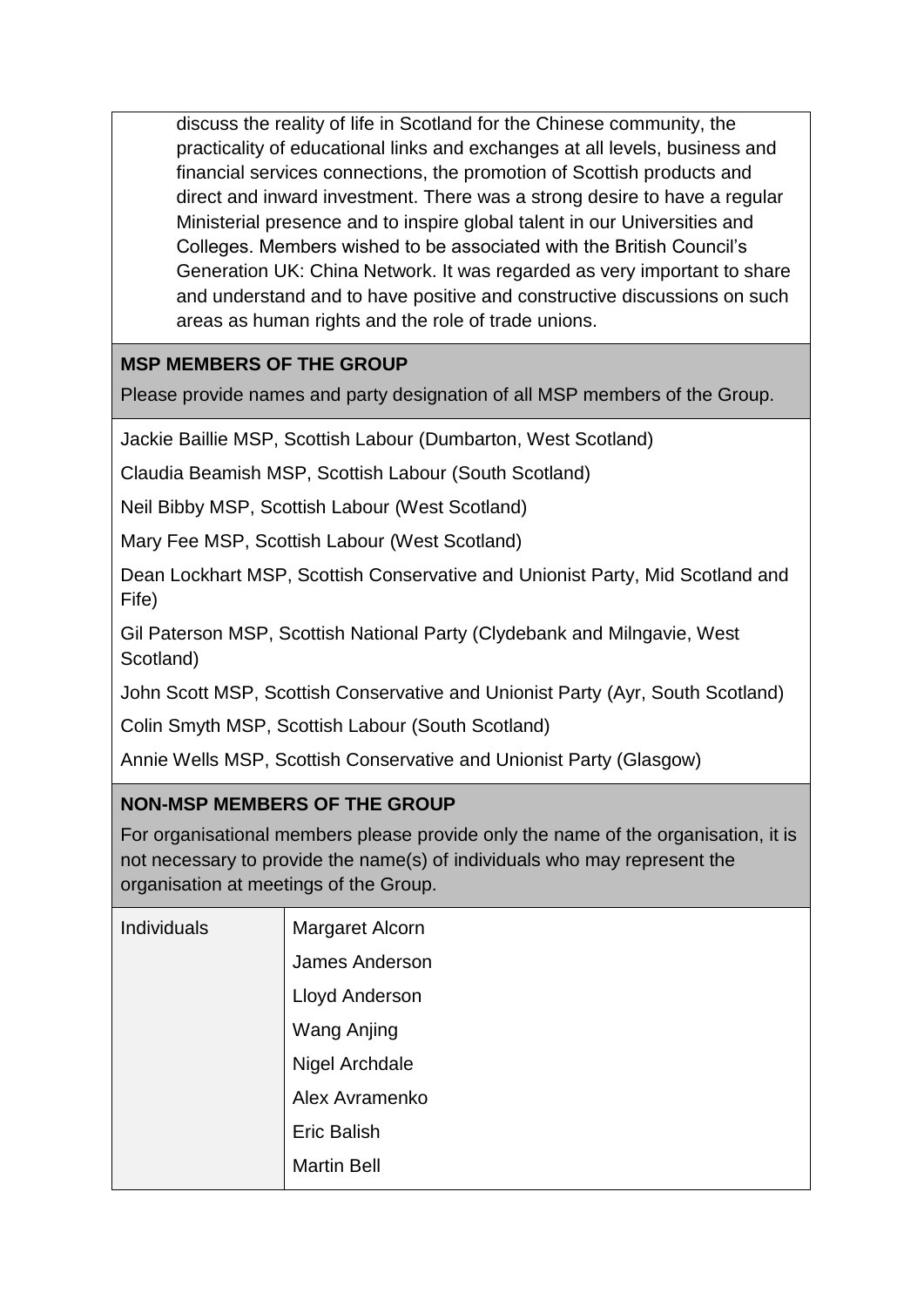| Leanne Bell                  |
|------------------------------|
| <b>Debbie Birrell</b>        |
| David Blain                  |
| Robert Brennan               |
| James Brodie                 |
| <b>Helena Brown</b>          |
| <b>Susan Brown</b>           |
| Peter Budd                   |
| Paolo Buoni                  |
| Zhenbo Cai                   |
| Jie Chen                     |
| Sharon Cheng                 |
| <b>Brian Cherry</b>          |
| Guo Chunju                   |
| <b>Frances Christensen</b>   |
| <b>Richard Clason</b>        |
| <b>Roger Collins</b>         |
| <b>Barry Cooper</b>          |
| <b>Carole Couper</b>         |
| James Craigon                |
| <b>Matt Cross</b>            |
| <b>Robert Dalzell</b>        |
| Jane Davidson                |
| Jim Dixon                    |
| Feyrouz Djabali              |
| Adam Rhys Doidge             |
| <b>Jane Duckett</b>          |
| Carolyn Dunion               |
| <b>Gary Dunion</b>           |
| <b>Tariq Durrani</b>         |
| <b>Barbara Fennell-Clark</b> |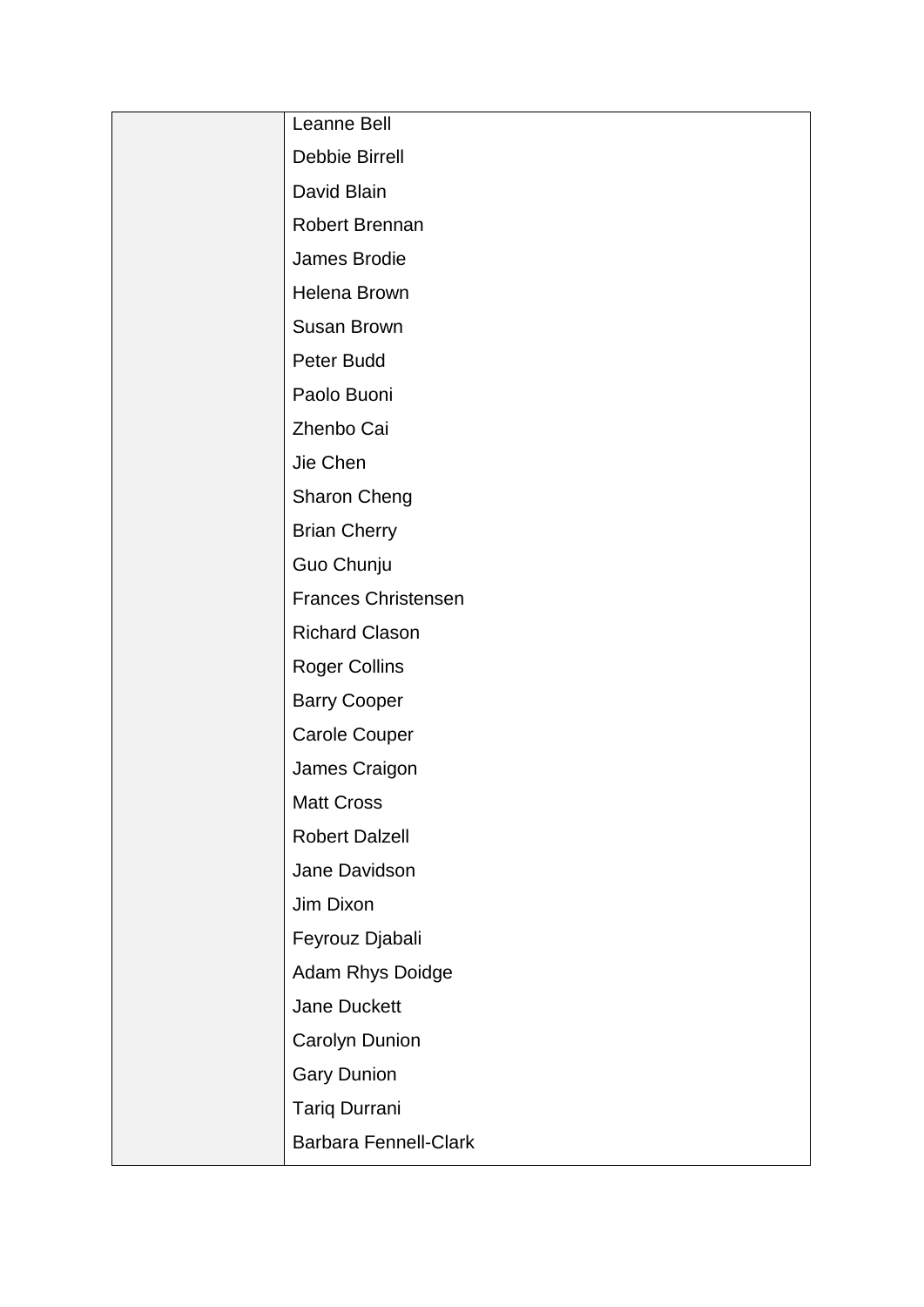| Sheila Forbes             |
|---------------------------|
| <b>Helen Ford</b>         |
| <b>Yuwen Fortune</b>      |
| Linda Fu                  |
| Natascha Gentz            |
| <b>Catherine Goulden</b>  |
| lan Gow                   |
| <b>Katy Gow</b>           |
| <b>Adam Graudus</b>       |
| <b>Cathy Gu</b>           |
| Jessica Guo               |
| Michael Xin Guo           |
| <b>Alistair Hamilton</b>  |
| Megan Hammell             |
| Henry He                  |
| Matthew Heap              |
| Nigel Hedley              |
| <b>Caroline Henderson</b> |
| Jocelyn Heron             |
| Ruth Higginson            |
| <b>Edmund Hoffie</b>      |
| Loki Holbourn             |
| Zhang Hong                |
| Isabel Hui Lui            |
| Isabella Jackson          |
| Meryl James               |
| Richard Jin (Jin Ri)      |
| Owen Kelly                |
| Janette Kelso             |
| Jamie Kerr                |
| Alick Kitchin             |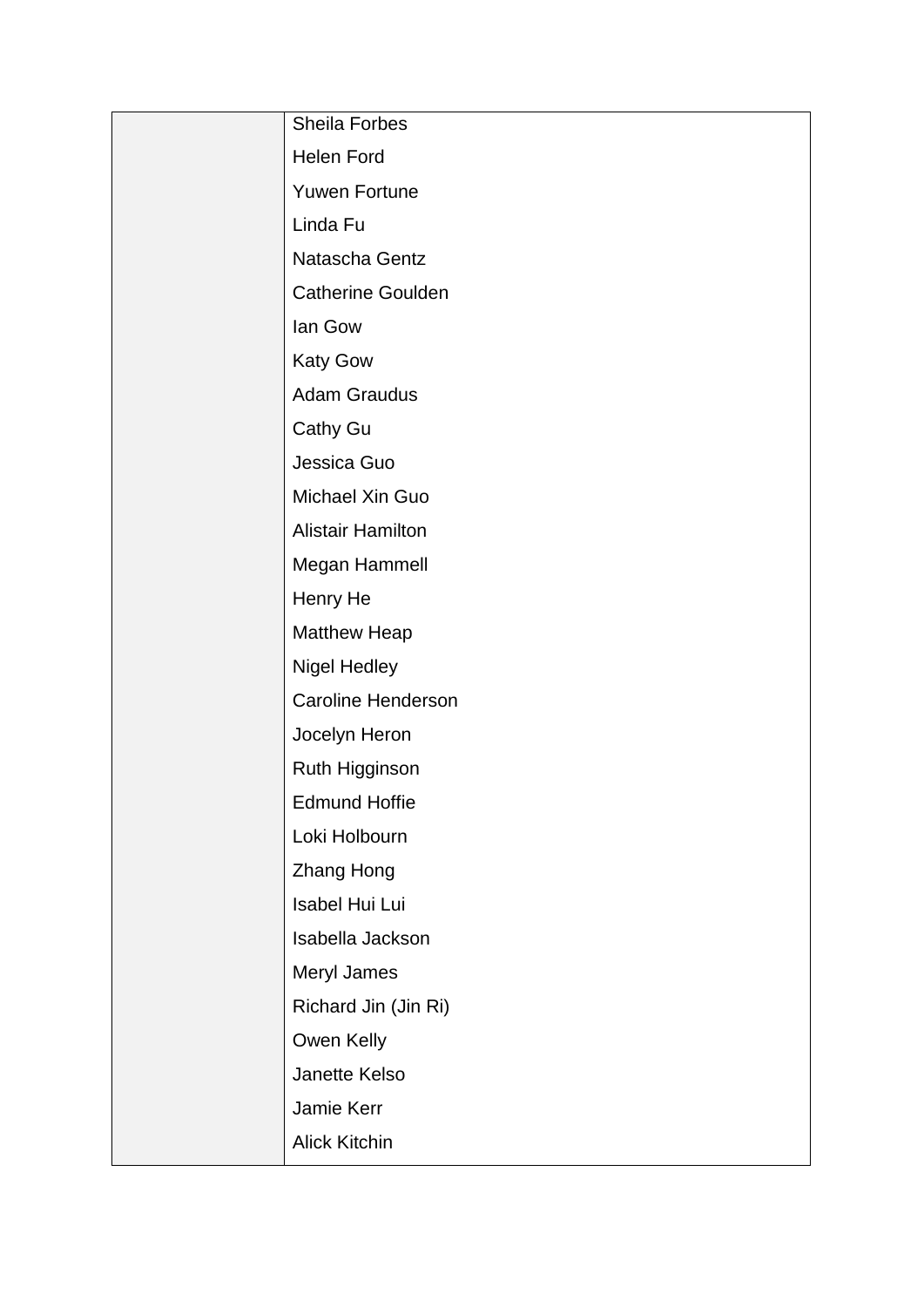| Marcus Kneen              |
|---------------------------|
| Peter Kwok                |
| Douglas Ledingham         |
| Xiang Li                  |
| Fan Lin                   |
| Wei Lin                   |
| Orchid Liu                |
| Catriona Llanwarne        |
| Lindesay Low              |
| <b>Martin Low</b>         |
| Aofei Lu                  |
| Lihe Liu                  |
| Mike Lynch                |
| Ping Ma                   |
| Simon Macaulay            |
| <b>Judith McClure</b>     |
| Jim McColm                |
| Miles McCormick           |
| <b>Susie McCosh</b>       |
| <b>Catriona MacDonald</b> |
| Donald MacDonald          |
| <b>Andrew Mackie</b>      |
| Helen Mackie              |
| Fiona Maclean             |
| Eoghann MacColl           |
| Susie McCosh              |
| <b>Brian McLeish</b>      |
| Archie McGlynn            |
| John McKenzie             |
| Judith McKerrecher        |
| David McMurtry            |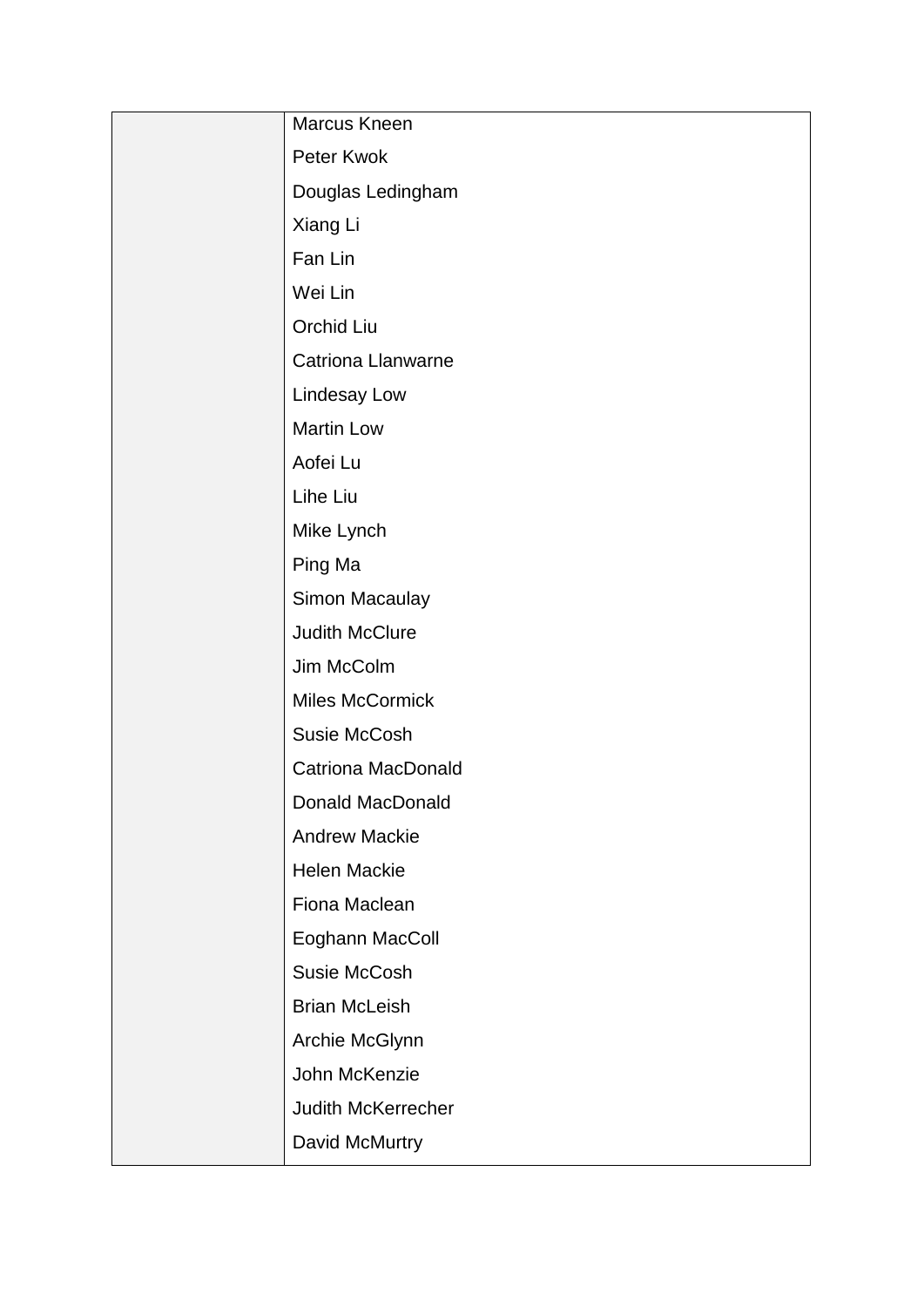| Farai Magodo             |
|--------------------------|
|                          |
| Samantha May             |
| <b>Martin Mills</b>      |
| <b>Colin Mitchell</b>    |
| <b>Rosemary Mitchell</b> |
| <b>Christine Moinard</b> |
| Leigh Morris             |
| <b>Tim Musson</b>        |
| Kam Leung Ng (Tommy)     |
| Wing-Sie Ng              |
| Wing-Yan Ng              |
| <b>Ruairidh Nicolson</b> |
| <b>Jack Nissan</b>       |
| Gordon Ogilvie           |
| Margie Ogilvie-Stuart    |
| Patrick O'Kane           |
| <b>Fiona Pate</b>        |
| Siobhan Paterson         |
| John Peebles             |
| <b>Neil Phillips</b>     |
| Douglas Prentice         |
| <b>Adam Purvis</b>       |
| <b>Shilong Quo</b>       |
| Douglas Rae              |
| Douglas Reid             |
| <b>Bob Rees</b>          |
| <b>Lindsay Rinning</b>   |
| <b>Andrew Ritchie</b>    |
| Ken Robinson             |
| <b>Ellie Sandercock</b>  |
| Douglas Scott            |
|                          |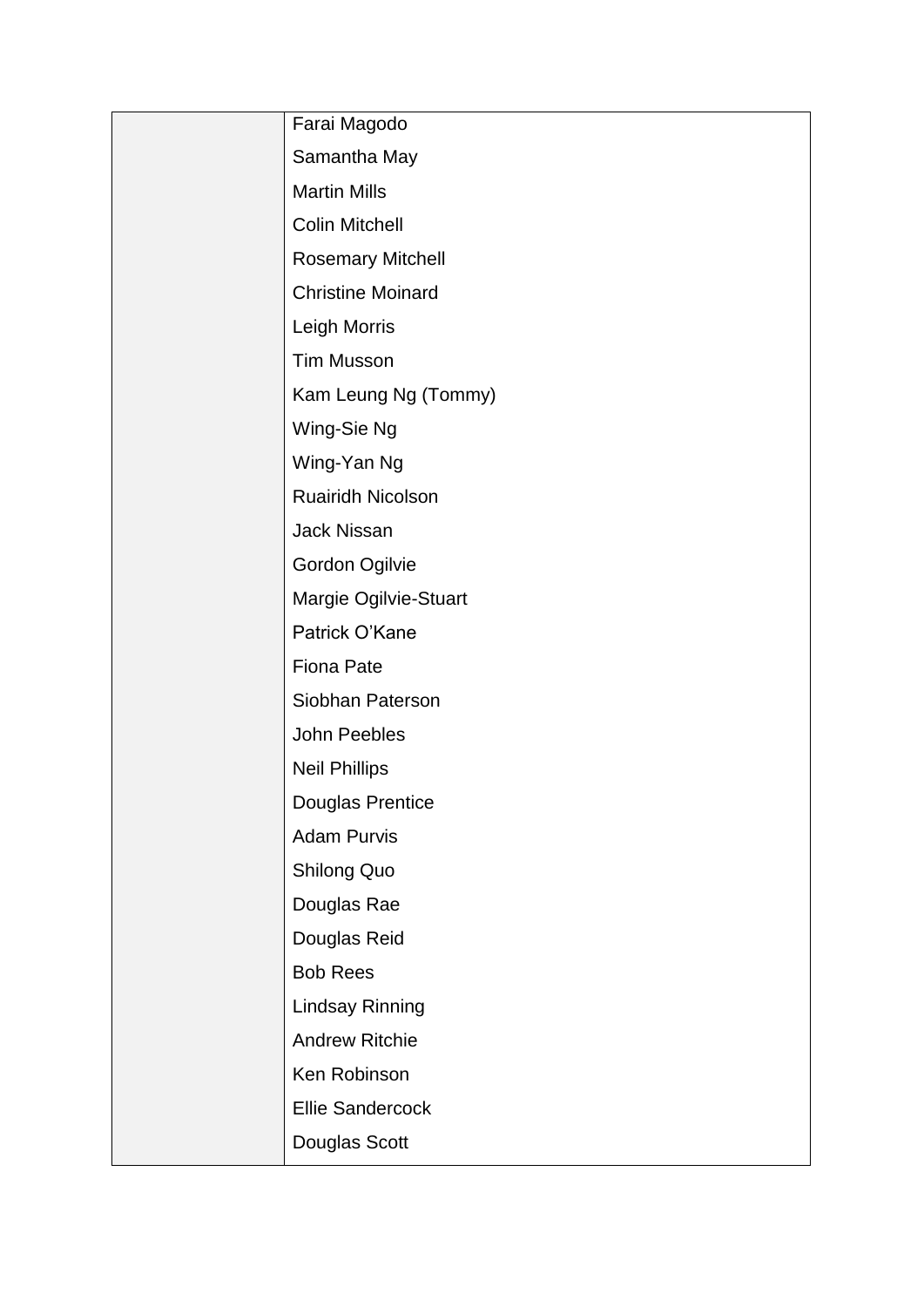| Jim Scott                |
|--------------------------|
| <b>Rachael Scott</b>     |
| <b>John Somers</b>       |
| <b>Rory Swinson Reid</b> |
| <b>Alicia Tawil</b>      |
| Dorothy Thomas           |
| <b>Ed Thomson</b>        |
| <b>Graham Thompson</b>   |
| Kevin Timlin             |
| Anna Tomlinson           |
| James Trolland           |
| Angus Tulloch            |
| <b>Carol Turnbull</b>    |
| James Trolland           |
| <b>Edward Tsang</b>      |
| Iain Valentine           |
| <b>Kate Walker</b>       |
| Alan Wallace             |
| <b>Oliver Wessely</b>    |
| <b>William Wilson</b>    |
| <b>Bella Wang</b>        |
| Ya Ping Wang             |
| Yuchen Wang              |
| <b>Andrew Welsh</b>      |
| Alan Wright              |
| Jean J. Ye               |
| Deborah Yeo              |
| Jennifer Young           |
| Lucy Young               |
| Angus Gonghua Yu         |
| Hong Zhang               |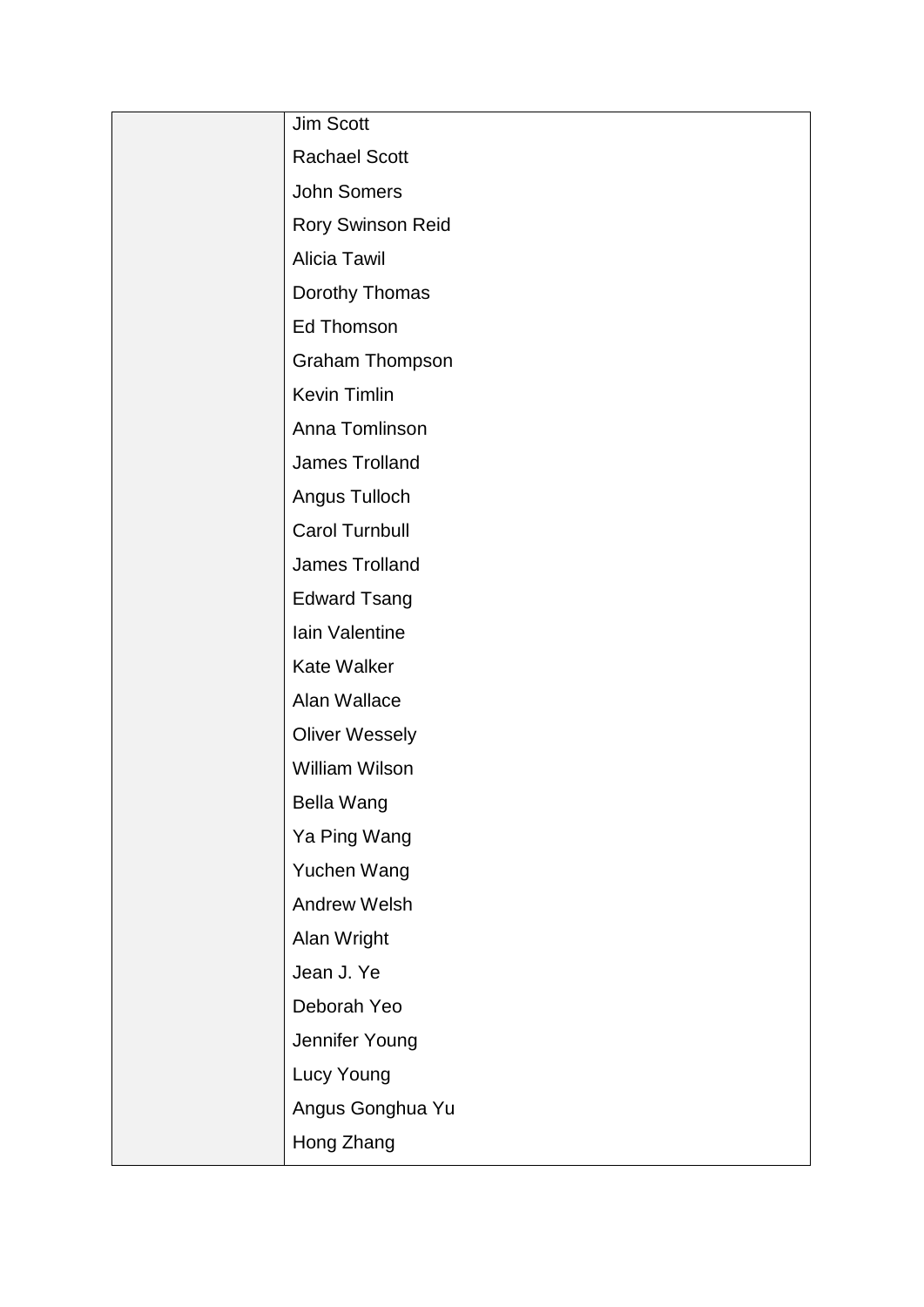|               | Nancy Zhang                                                                    |
|---------------|--------------------------------------------------------------------------------|
|               | Juan Zou                                                                       |
| Organisations | Angus Council                                                                  |
|               | <b>Apple Green Homes</b>                                                       |
|               | Armadale Academy                                                               |
|               | <b>Asia Scotland Institute</b>                                                 |
|               | <b>Baillie Gifford</b>                                                         |
|               | <b>Barclays Corporate</b>                                                      |
|               | <b>Blackford Trust</b>                                                         |
|               | <b>British Council Scotland</b>                                                |
|               | <b>Burness Paull LLP</b>                                                       |
|               | <b>China Britain Business Council Scotland</b>                                 |
|               | <b>Clyde Blowers Capital</b>                                                   |
|               | Confucius Institute for Scotland at the University of Edinburgh                |
|               | Confucius Institute at the University of Glasgow                               |
|               | Confucius Institute for Scotland's Schools at the University of<br>Strathclyde |
|               | Confucius Institute at the University of Aberdeen                              |
|               | Confucius Institute at Heriot-Watt University                                  |
|               | Department of Asian Studies at the University of Edinburgh                     |
|               | Dumfries and Galloway College                                                  |
|               | <b>East Ayrshire Council</b>                                                   |
|               | Edinburgh Academy                                                              |
|               | <b>Edinburgh College</b>                                                       |
|               | <b>Education Scotland</b>                                                      |
|               | <b>G7 Consultants Ltd</b>                                                      |
|               | <b>Glasgow Caledonian University</b>                                           |
|               | <b>Great Wall Consultancy</b>                                                  |
|               | <b>Heriot-Watt University</b>                                                  |
|               | Howden Group                                                                   |
|               | <b>Liberton High School</b>                                                    |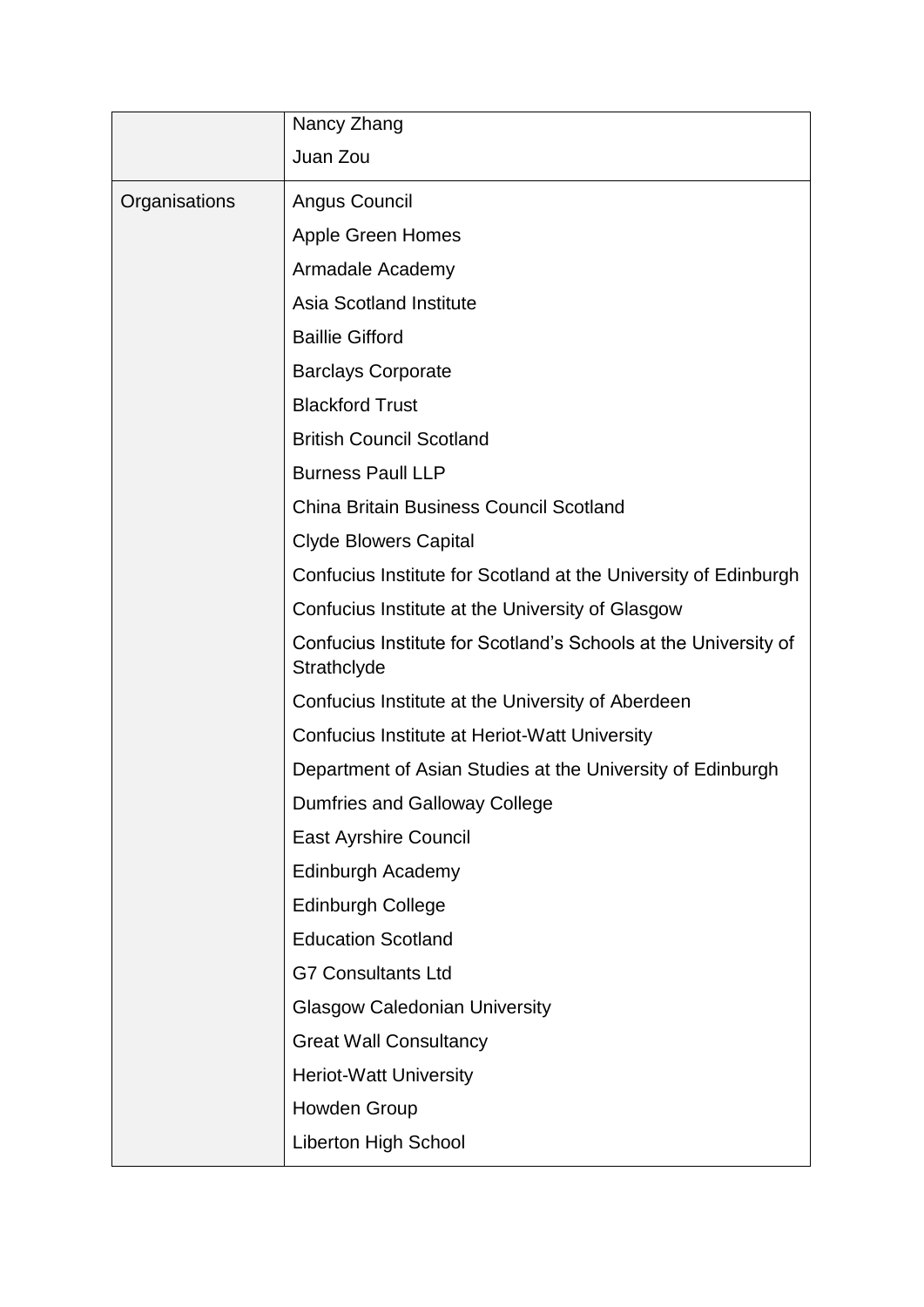| Loretto School                                                                      |
|-------------------------------------------------------------------------------------|
| <b>Lothian and Borders Police</b>                                                   |
| <b>MacLean Commercial Consultancy</b>                                               |
| <b>North Lanarkshire Council</b>                                                    |
| <b>Positive Solutions (Glasgow)</b>                                                 |
| Repsol Neuvas Energias UK Limited                                                   |
| <b>Ricefields Arts Centre</b>                                                       |
| <b>Ridrum International</b>                                                         |
| Royal Botanic Gardens Edinburgh                                                     |
| Royal Zoological Society of Scotland                                                |
| <b>Scotland China Education Network (SCEN)</b>                                      |
| <b>Scottish Borders Council</b>                                                     |
| Scottish Centre for Chinese Social Science Research at the<br>University of Glasgow |
| Scotland's Rural College (SRUC)                                                     |
| Scottish Development International                                                  |
| <b>Scottish Financial Enterprise</b>                                                |
| St George's School Edinburgh                                                        |
| <b>Scotch Whisky Association</b>                                                    |
| <b>Strathclyde University</b>                                                       |
| The Inveralmond Brewery Limited                                                     |
| The University of Abertay Dundee                                                    |
| The University of Edinburgh                                                         |
| The University of Glasgow                                                           |
| The University of the West of Scotland                                              |
| <b>Thorntons Law LLP</b>                                                            |
| <b>Young Chinese Professionals</b>                                                  |
| The Power of Youth                                                                  |

# **GROUP OFFICE BEARERS**

Please provide names for all office bearers. The minimum requirement is that two of the office bearers are MSPs and one of these is Convener – beyond this it is a matter for the Group to decide upon the office bearers it wishes to have. It is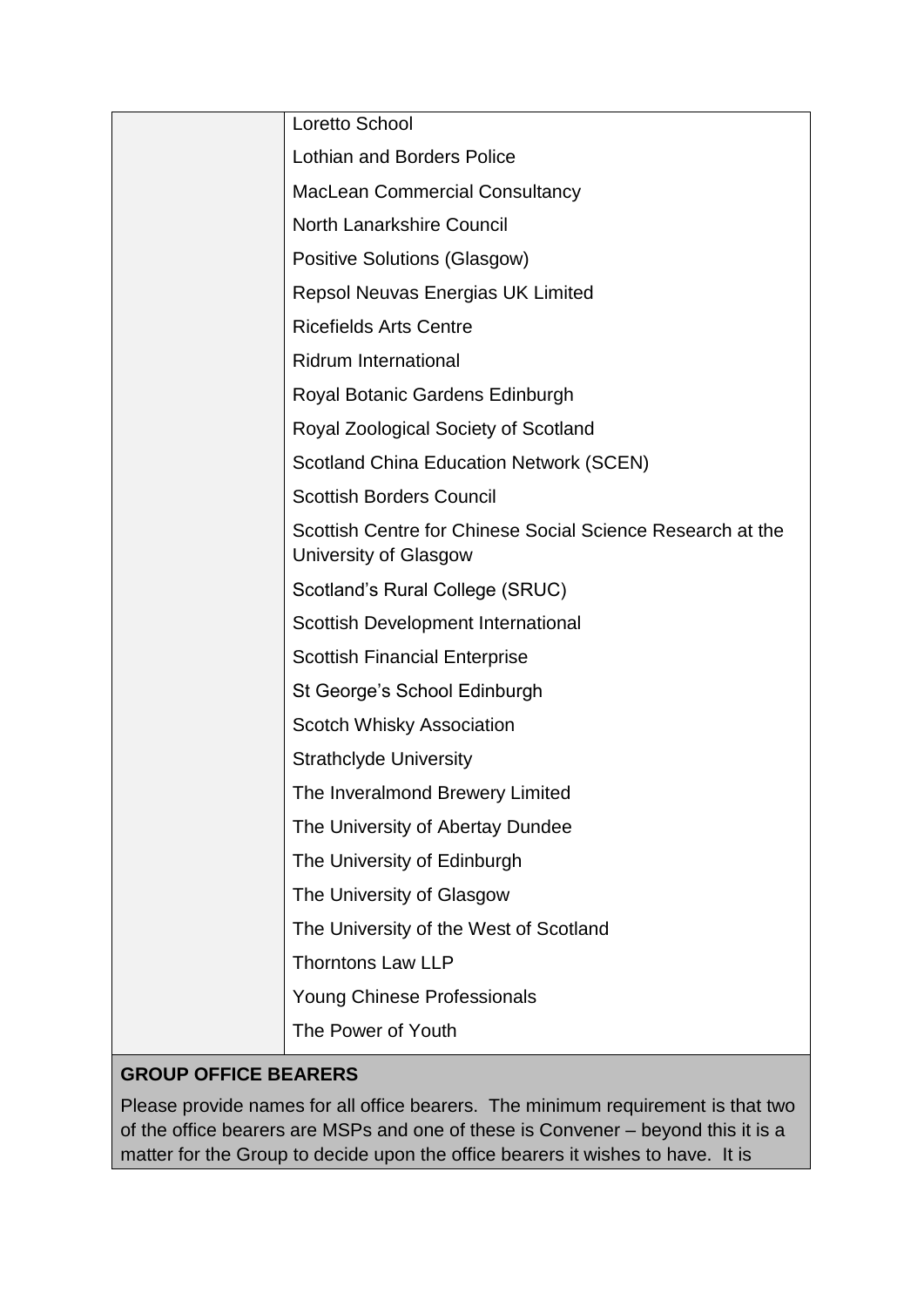permissible to have more than one individual elected to each office, for example, co-conveners or multiple deputy conveners.

| Convener               | Mary Fee MSP, Scottish Labour (West Scotland)                                                           |
|------------------------|---------------------------------------------------------------------------------------------------------|
| <b>Deputy Convener</b> | Anne Wells MSP, Scottish Conservative and Unionist Party<br>(Glasgow)                                   |
| Secretary              | Dr Judith McClure CBE                                                                                   |
| Treasurer              | None. This work will be carried out by the Secretary in<br>association with the Office of the Convener. |

### **FINANCIAL BENEFITS OR OTHER BENEFITS**

Please provide details of any financial or material benefit(s) the Group anticipates receiving from a single source in a calendar year which has a value, either singly or cumulatively, of more than £500. This includes donations, gifts, hospitality or visits and material assistance such as secretariat support.

The Secretary works as an individual without financial reward. The Group may receive financial support for hospitality and Group events in excess of £500 from the Scotland China Education Network

## **SUBSCRIPTION CHARGED BY THE GROUP**

Please provide details of the amount to be charged and the purpose for which the subscription is intended to be used.

No subscription is charged.

### **CONVENER CONTACT DETAILS**

| Name                     | Mary Fee MSP            |
|--------------------------|-------------------------|
| Parliamentary<br>address | M1.12                   |
|                          | The Scottish Parliament |
|                          | Edinburgh               |
|                          | <b>EH99 1SP</b>         |
| Telephone<br>number      | 0131 348 639            |